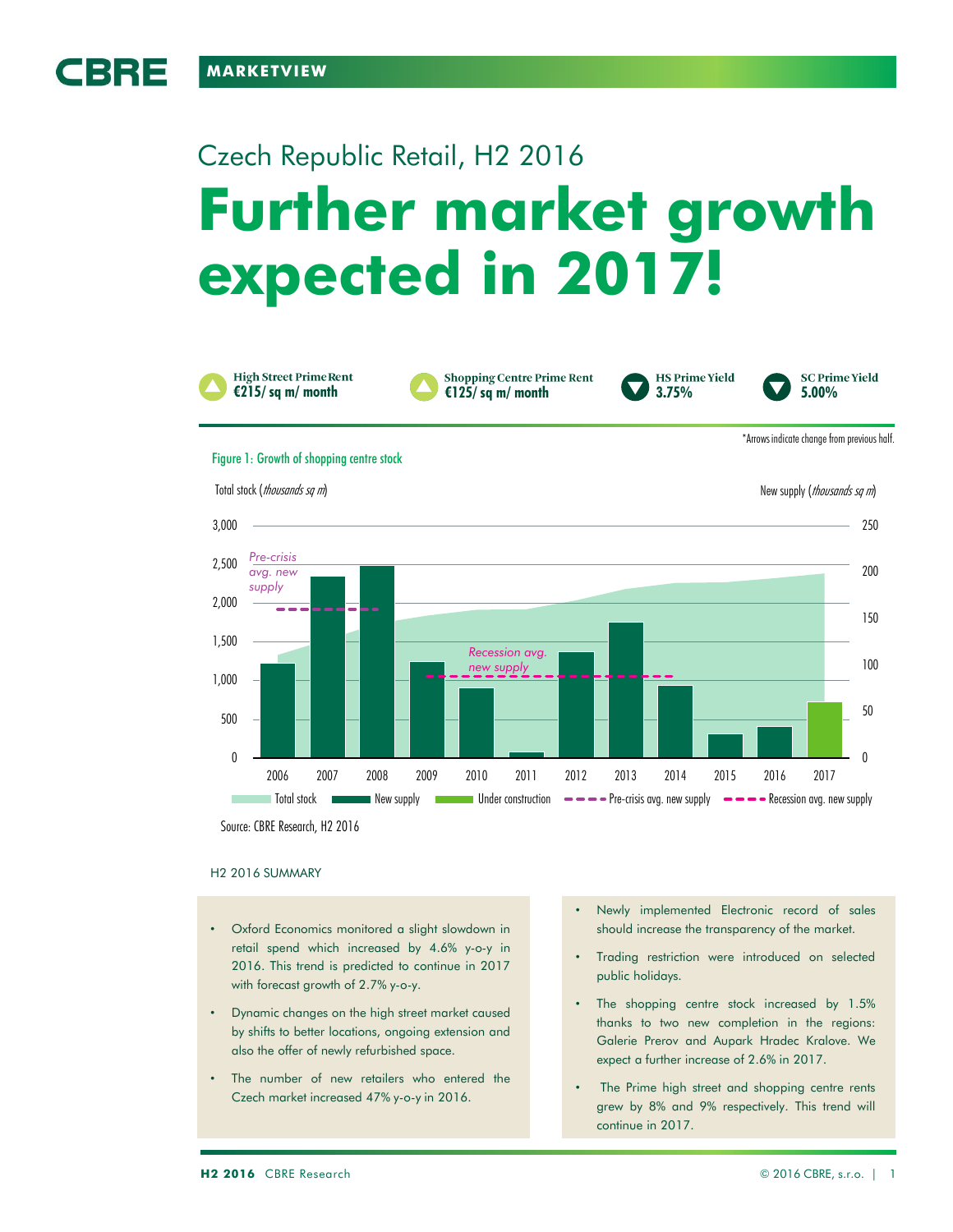# **RETAIL MARKET**

The Czech retail market has become very stable and relatively easy to predict partly thanks to limited development. Newly implemented Electronic record of sales should increase the transparency of the market. The speed of GDP growth in Q4 2016 had slightly increased compared to the previous quarter, however the annual results showed a slight slowdown of the Czech economy with 2.4% growth y-o-y (Oxford Economics). We can expect similar GDP growth in 2017. The positive economic situation was supported by low a unemployment rate and an increase in private consumption, which was reflected in favourable household income conditions. According to the Czech statistical office the overall trade excl. retail sales of automotive fuel increased by 5.2% y-o-y (1-11/2016). The most dynamic segment remained e-commerce with growth of 22.1% y-o-y which has already doubled it's sales since 2010.

# **SHOPPING CENTRE STOCK AND DEVELOPMENT**

The total shopping centre stock increased by 1.5% thanks to two new openings in H2 2016 and exceeded the level of 2.3 million sq m. The newly opened shopping centres were Galerie Prerov with 13,700 sq m and Aupark Hradec Kralove with 20,900 sq m.

The shopping centre density increased to 218 sq m/1,000 inhabitants. The most saturated regions in the country outside Prague are Liberecky and Olomoucky regions with more than  $250$  sq m  $/$  1,000 inhabitants. Density in Olomoucky region increased by 9% y-o-y. On the contrary the lowest is in Vysocina region with 55 sq  $m/1,000$  inhabitants. A similar situation is on the city level where Liberec and Olomouc exceeded the level of 1,300 sq m/ 1,000 inhabitants. The third most saturated regional city became Hradec Kralove where we monitored an increase of more than 30%. The lowest density remains in Usti nad Labem. Currently there are three shopping centres under

construction with expected opening in 2017. Two in the regions - new Crestyl development Central Jablonec and expansion of IGY Ceske Budejovice by CPI. The biggest delivery of new modern shopping centre space will be in Prague thanks to expansion of Centrum Chodov developed by Unibail-Rodamco.

# **PRAGUE HIGH STREET IN DETAIL**

Thanks to ongoing increase of interest Prague high street has been facing a lot of changes in 2016. We monitor a significant investments on Prague high street, e.g. on Na Prikope, 28. rijna, Parizska and Haviska street and expect that this trend should continue in 2017. Even more dynamic were changes on tenants market caused mainly by shifts to better locations and also the offer of newly refurbished space. On Wenceslas Square Levis moved to the lower part with higher footfall and Foot Locker will open the flagship store on ca 1,500 sq m in the former Promod premises. The refurbishment referred mainly to adjacent high street arcades and malls, it helped for example Galerie Myslbek and Cerna Ruze to bring new attractive tenants, such as Cremieux or Le Premier. As the high street has been continuously expanding there have been new transactions seen in non-prime location but with high potential such as Rytirska street where Preciosa opened or 28. rijna where Tiger and others are finalizing transactions. There is a big interest from food & beverage retailers who frequently occupy the nonprime locations on high street. The reason is high rent on prime location and technical limitations of some historical buildings.

Within the luxury high street on Parizska street some retailers moved to better locations. Moreover we monitored exchanges of brands within their portfolios, for example Breitling or Patek Philippe. The high demand and scarcity of prime space increase the prime rent sharply. Moreover we monitored transaction above 300 EUR/sq m/ month on small units (below 100 sq m). Also in many transactions the retailers are again paying the keymoney.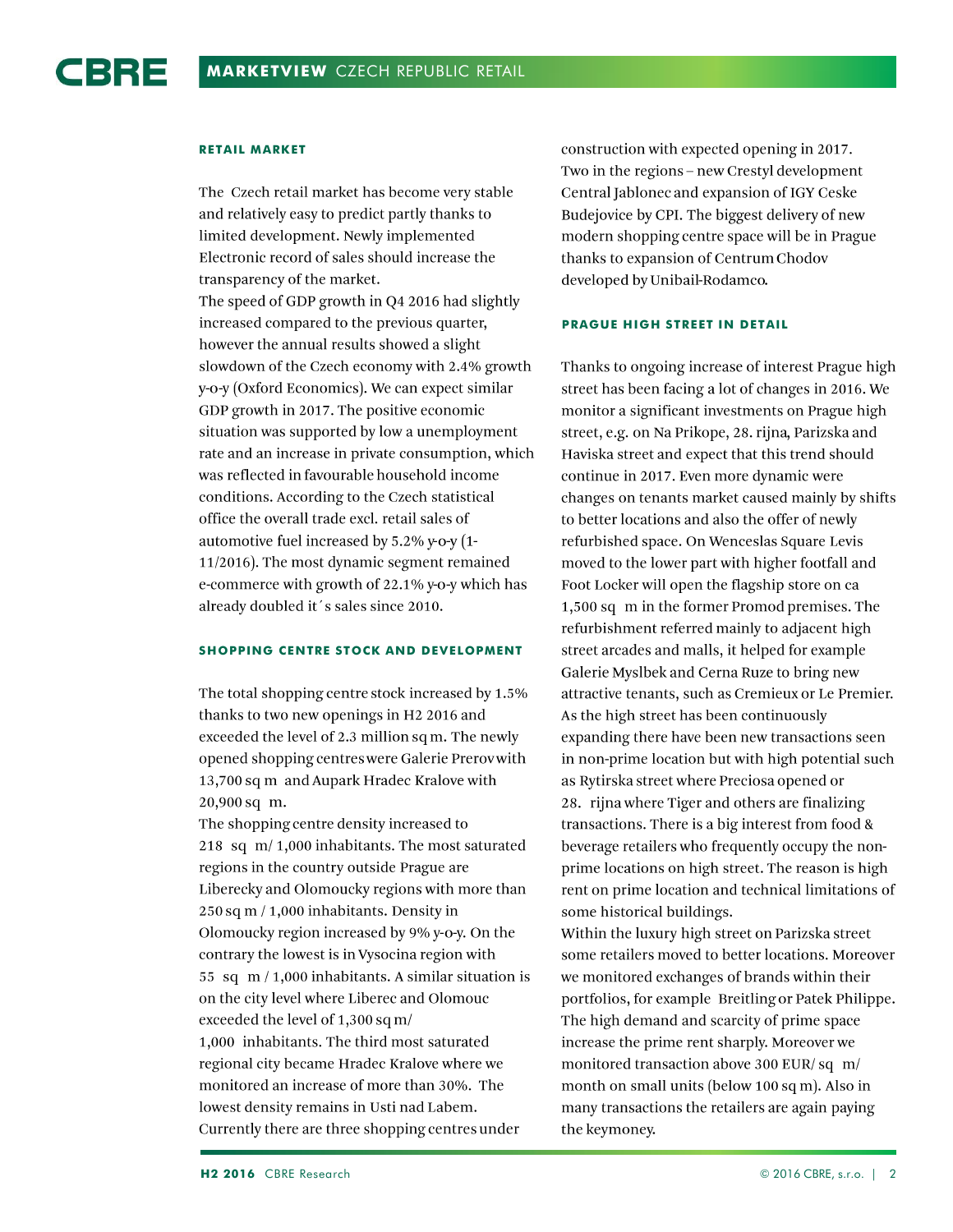# **NEW ENTRIES AND EXITS**

The macroeconomic results and retail market stability increase the confidence and interest of retailers to enter the Czech Republic. The number of new retailers who entered the market in 2016 increased by 47% y-o-y. Most in the first half of the year.

Within the European brands which dominated (with 86% total share) the most frequent countries of origin were Italy, Switzerland, Poland, Spain and UK. Almost 60% of new brands were form luxury fashion and accessories sector, e.g. Tous,

Max&Co., Piquadro, Breitling and more. A significant proportion within non-luxury brands had a kids segment - Hamleys, Imaginarium, Crocodilino or Cool Club.

### **RENTAL LEVELS**

The prime shopping centre rents growth by 9% y-o-y and grew to 125 EUR/sq m/month in Prague. In regions the prime shopping centre rent remained stable with 65 EUR/sq m/month. Further increase by approx. 8% y-o-y rose the high street prime rent to 215 EUR/sq m/ month.

|                                                    | Prague  | <b>Regions</b> |
|----------------------------------------------------|---------|----------------|
| Total shopping centre stock* (sq m)                | 743,000 | 1,559,000      |
| Space under construction (sq m)                    | 40,700  | 20,300         |
| Prime high street rent ( $\notin$ / sq m/ month)   | 215.0   | 70.0           |
| Prime shopping centre rent ( $\notin$ /sq m/month) | 125.0   | 65.0           |
| Prime retail park rent ( $\notin$ /sq m/month)     | 12.5    |                |

#### Figure 3: Retail market key figures

Source: CBRE Research, H2 2016

\*annual adjustment of SC´s sizes

#### Figure 4: Under construction and planned shopping centres

|                    | Project name             | City               | Year | <b>GLA</b><br>$(sq \, m)$ | Developer       |
|--------------------|--------------------------|--------------------|------|---------------------------|-----------------|
| Under construction | Central Jablonec         | Jablonec nad Nisou | 2017 | 11,300                    | Crestyl         |
|                    | Centrum Chodov           | Prague             | 2017 | 40,700                    | Unibail-Rodamco |
|                    | IGY Ceske Budejovice     | Ceske Budejovice   | 2017 | 9,000                     | <b>CPI</b>      |
| Planned            | Borislavka               | Prague             | 2018 | 10,000                    | KKCG            |
|                    | NC Kralovo Pole          | Brno               | 2018 | 7,600                     | Bainbridge      |
|                    | <b>Palac Stromovka</b>   | Prague             | 2018 | 13,000                    | Lordship        |
|                    | Avion Shopping Park Brno | Brno               | 2020 | 13,200                    | Inter IKEA      |
| 등 골                | Nova Palmovka            | Prague             | 2016 | 8,000                     | Metrostav       |

Source: CBRE Research, H2 2016